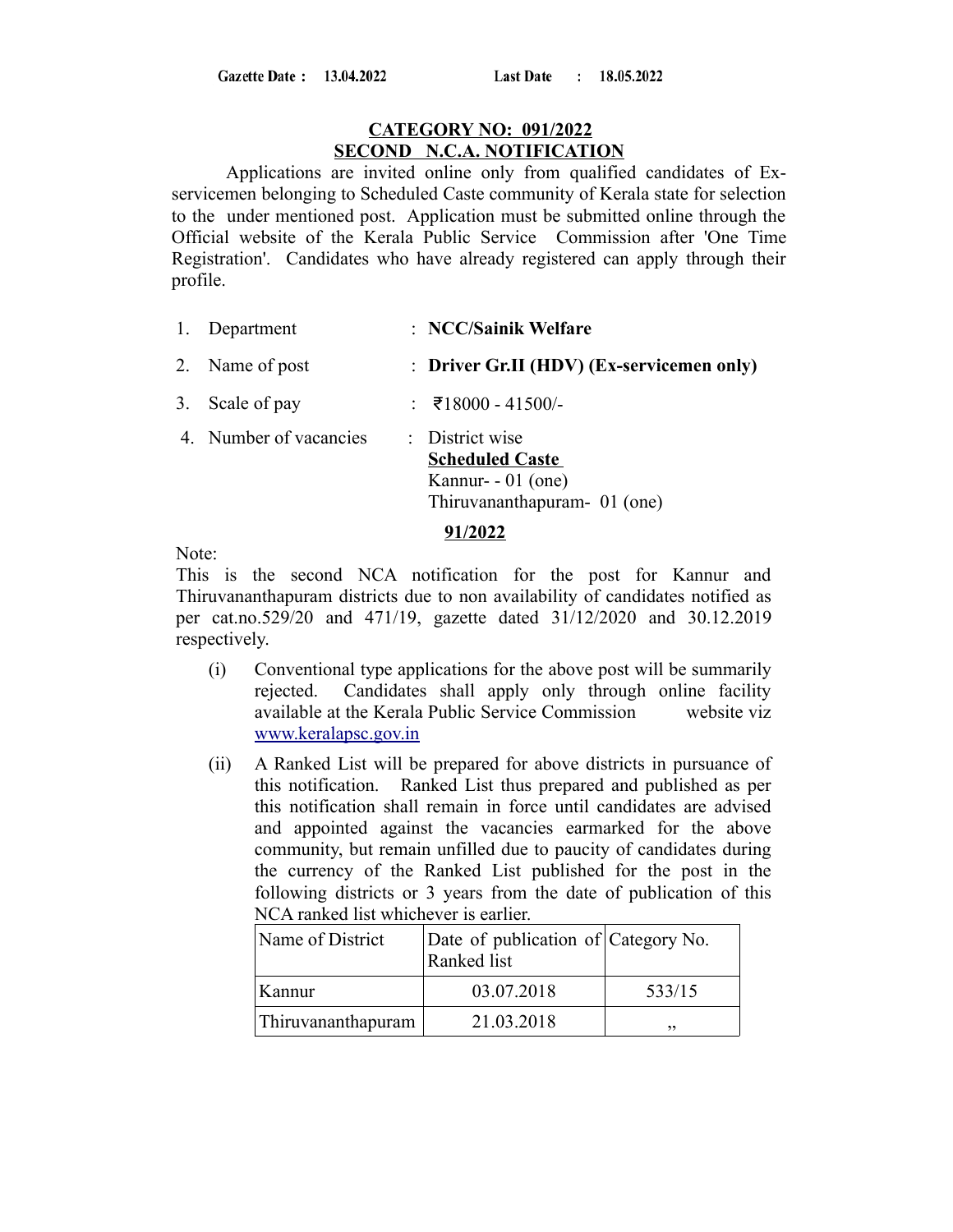- (iii) The selection in pursuance of the notification will be made on a revenue district basis, subject to the special conditions laid down in G.O.(MS) No.154/71/PD dated, 27/05/1971. A candidate advised for appointment in one revenue district from the Ranked List prepared is not eligible for transfer to another district unless he/she completes five years continuous service from the date of commencement of service in the former district, Even if transfer is allowed after five years, it will be subject to the rules in G.O. (MS)No.36/91/P&ARD dated 02/12/1991. Candidates already in Government service holding this post in any o**91/2022**ne district are prohibited from applying again for this post, but they can apply to higher posts when notified.
- (iv) Applications submitted by candidates belonging to the community other than those notified will be summarily rejected. Candidates should submit the application for this post to the above districts,where the vacancy is existing and should note the name of the concerned district against the relevant column in the online application.
- (v) If the community claim in the application differs from the community noted in S.S.L.C., then such changes are to be published in the Gazette and the same should be produced along with the Community Certificate/Non Creamy Layer Certificate issued by the Revenue Authorities at the time of One Time Verification or as and when required by the Commission.
- 5. Method of appointment : Direct Recruitment (From candidates of Exservicemen belonging to above reservation community only).
- 6. Age Limit 21- 44. Candidates born between 02.01.1978 and 01.01.2001 (both dates are included) are eligible to apply for this post [including the relaxation as per para 2 (i) of General Conditions].

Note:- 1) For concessions allowed in upper age limit, subject to the condition that the maximum age limit shall in no case exceed 50 years of age, please see para 2 of general condition under Part II of this notification.

# 7. **Qualifications:-**

- (i) Literacy in Malayalam or Tamil or Kannada.
- (ii) Must posses Current Motor Driving Licence with endorsement for driving Heavy Duty Vehicle and Motor Cycle and must have three years experience in driving Heavy Duty vehicle either Military or Civil. Driving Licence issued after 16.01.1979 must have endorsement both for heavy Goods and heavy passenger Vehicles and applications with only one endorsement will be summarily rejected (Vide amendment No. 47/78 to the Motor Vehicles Act.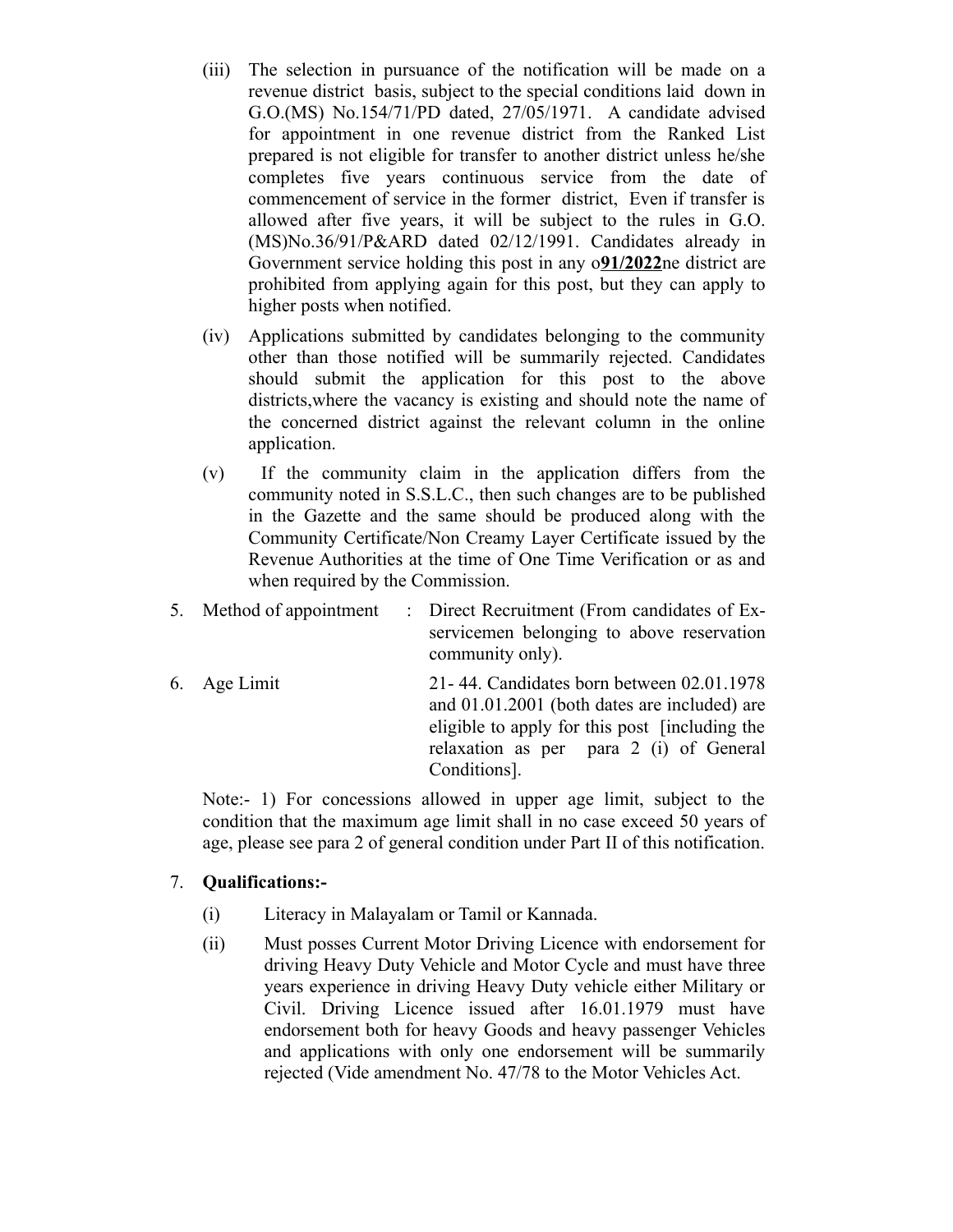- Note: Proficiency in driving Heavy Duty Vehicles will have to be proved through a practical test including 'T' Test and Road Test conducted by P.S.C. Those who pass 'T' Test will alone be permitted for Road Test.
- Note: i) Rule 10 (a)(ii) of Part II of KS & SSR is applicable.

ii)Those who claim equivalent qualification shall produce the respective Government Order to prove the claim at the time of One Time Verification or as required by the Commission.

- (iii) Medical Fitness:-
	- (a) Ear Hearing should be perfect.

|  |                          |                | <b>Right</b> eye                     | Left eye      |
|--|--------------------------|----------------|--------------------------------------|---------------|
|  | (b) Eye - Distant vision |                | $: 6/6$ Snellen                      | 6/6 Snellen   |
|  | Near vision              |                | $\therefore$ 0.5 snellen             | $0.5$ snellen |
|  | <b>Colour Vision</b>     |                | Normal<br>$\mathcal{L}^{\text{max}}$ |               |
|  | Night blindness          | $\mathbb{R}^n$ | Nil                                  |               |
|  |                          |                |                                      |               |

- (c) Muscles and joints No paralysis and all joints must be capable of free movement.
- (d) Nervous System Perfectly normal and free from any infectious diseases.
- iv) Candidate should be Ex-Servicemen/Disembodied Territorial Army personnel (Discharge Certificate and Pension payment order should be produced when called for).

# **The Certificate to be produced in proof of experience shall be in the form given below:**

#### **Name of the firm :**

(Company /Corporation/Government Department /Co-operative institution etc.) **Register Number:**

(SSI Registration or any other Registration Number and Date of Registration) **Authority issued Registration:**

# **CERTIFICATE OF EXPERIENCE**

| <b>Issued</b>                                                                  | to | (here) | enter | Name                                                                               | and         |
|--------------------------------------------------------------------------------|----|--------|-------|------------------------------------------------------------------------------------|-------------|
| Address).                                                                      |    |        |       |                                                                                    |             |
|                                                                                |    |        |       |                                                                                    |             |
|                                                                                |    |        |       |                                                                                    |             |
| This is to certify that the above mentioned person has worked/has been working |    |        |       |                                                                                    |             |
| in                                                                             |    | this   |       |                                                                                    | institution |
| <b>as</b>                                                                      |    |        |       |                                                                                    |             |
|                                                                                |    |        |       | the name of the post held and or the nature of assignment held in the capacity) on |             |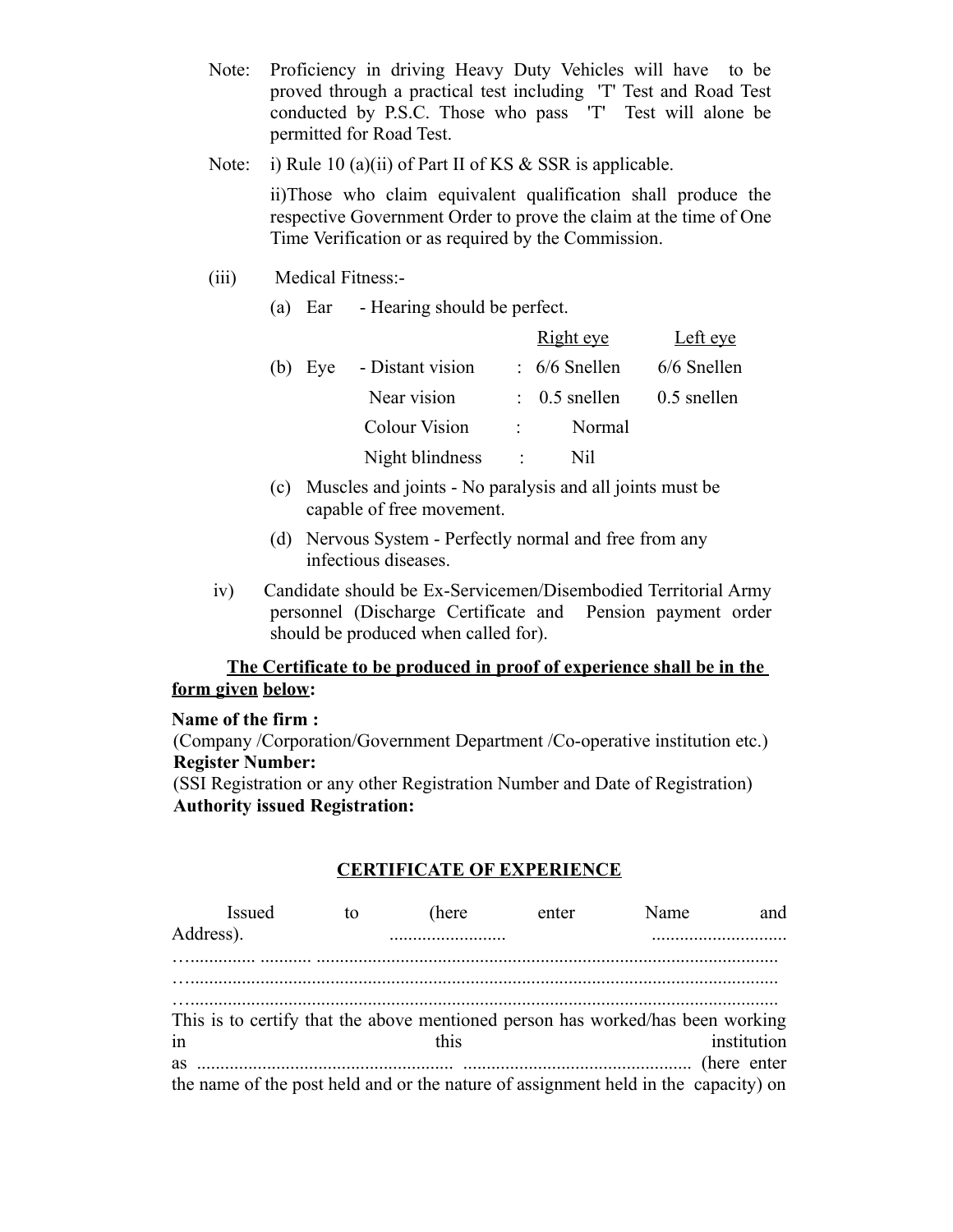Signature Name and Designation of the Issuing Authority with Name of the Institution

Place: Date of issue :

(Office Seal)

## **91/2022 CERTIFICATE**

Certified that Sri/Smt...................................................mentioned in the above experience Certificate has actually worked/is working as....................................................(specify the nature of employment) in the above Institution during the period mentioned there in as per the entry in the above....................Register (mention the name of Register) maintained by the employer as per the provision of..................................act(Name of the Act/Rules to be specified)

I am the authorized person to inspect the Register kept by the employer as per the provision of the Act/Rules of the............................................................ State/Central Act.

 Signature with date, Name of Attesting Officer with Designation and Name of Office Place: who is the notified Enforcement Officer Date: as per Act/Rules.

(Office Seal)

#### **Note:-**

(1)Please specify the post held or nature of assignment, casual Labourer, Paid/ Unpaid Apprentice/Regular worker or Temporary worker.

(2)All Experience certificate shall be duly certified by the concerned Controlling Officer/Head of Office of the Government. The genuineness of the certificate shall be subjected to verification and legal action will be taken against those who issue and produce bogus certificate.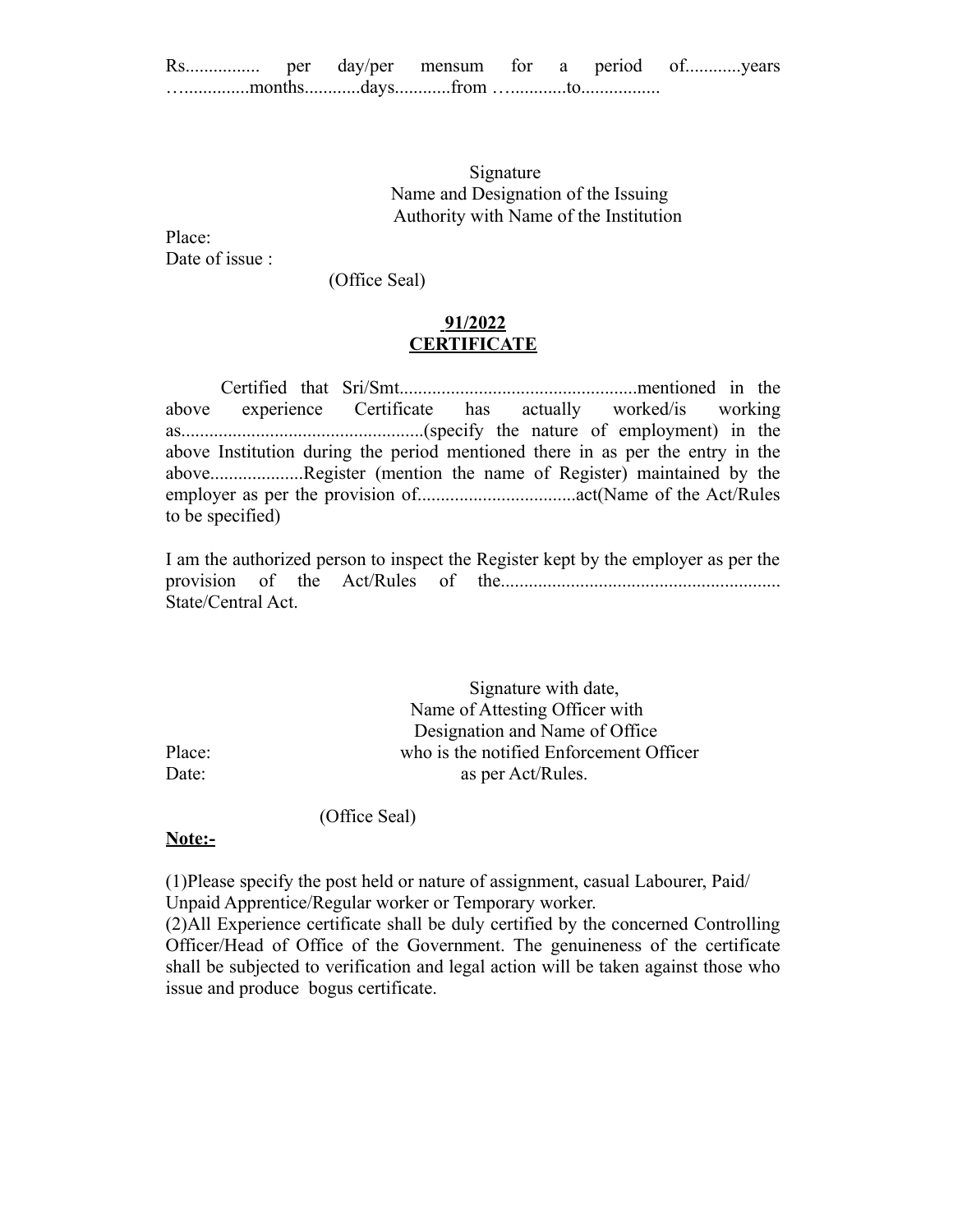# **DECLARATION FOR THOSE WHO COULDN'T OBTAIN THE EXPERIENCE CERTIFICATE**

 Sri/Smt (here enter name and address of the candidate) …........................................................................certify that I have worked/have been working /is working in.................................................................(here enter name of institution/ company/corporation/Govt.Department/Co-operative Institution etc)as ….....................…....(here enter the name of post holding or held and the nature of assignment ie Regular worker/Temporary worker /paid Apprentice/Trainee/Casual Labourer etc) (strike off whichever is not applicable) on Rs................per day /per mensum for a period of ….........years....... months ......days from........to.........I will produce the prescribed experience certificate as and when called for by the Commission.

Place:

Date : Signature of candidate

NB: The veracity of the experience certificate will be subjected to scrutiny and legal actions will be initiated against those who issue or produce bogus certificate

Note:-

- (1) Candidates applying for the post must be prepared to clean and oil the Motor Vehicles and the fact should be noted in the column related to qualification of the application form.
- (2) Selected candidates must be able to drive Light Duty Vehicles also.
- (3) Differently abled candidates are not eligible to apply for the post.
- (4) Candidates should furnish the full details regarding the Driving Licence and experience in driving in the relevant column (qualifications) of the application form.
- (5) A practical test will be conducted for the selection to this post. In case the number of applications received for this post is unduly large, Written Test/OMR/Online Test will be conducted. Those who came out successful for the test will alone be called for the practical test.
- (6) Candidates called for the practical test will have to produce Medical certificate in the prescribed form in original containing all relevant details as required in para 7 (iii) above (except III b) from a Medical Officer not below the rank of an Assistant Surgeon. A Medical Certificate regarding eye sight as per Para 7 (iii) (b) from an Ophthalmologist in Government Service also will have to be produced. (Form of Medical certificate is appended below of this Notification).
- (7) The date of entry in service, date of discharge from service and type of vehicles should be shown in the Experience Certificate. If still in service, the fact should also be mentioned.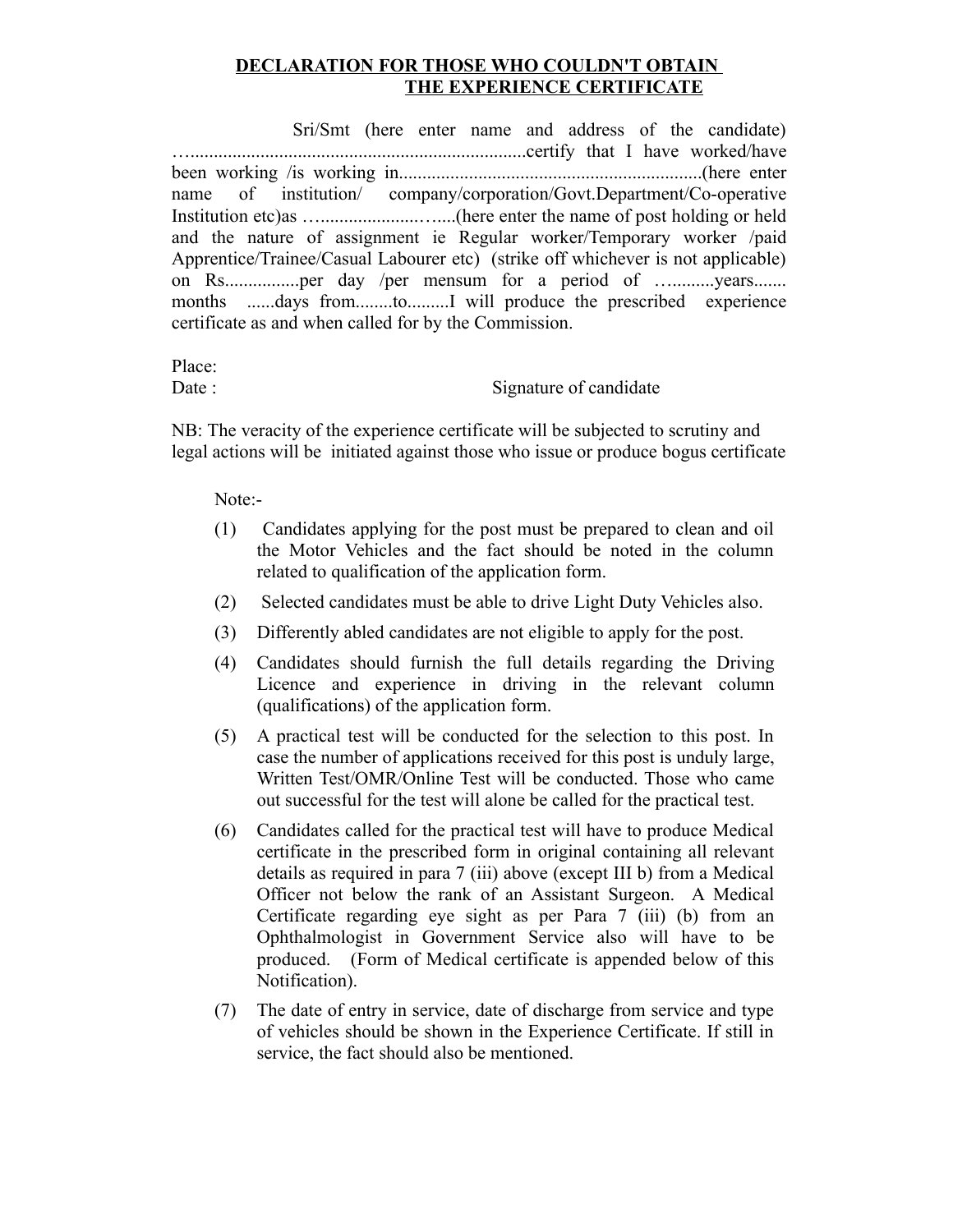- (8) Candidates from the ranked list prepared in response to this notification will be advised for appointment as per turn against Headquarters vacancy also.
- (9) Candidate should possess valid Driving Licence and badge through out all the stages of selection process i.e on the last date of receipt application, OMR Test, Online Test, Practical Test and interview.

**Probation:**- Every person appointed to the post shall, from the date on which he joins duty be on probation for a total period of 2 years on duty within continuous period of three years.

### FORM OF MEDICAL CERTIFICATE REGARDING PHYSICAL FITNESS FOR THE POST OF DRIVER (LDV/HDV)

(To be filled up by a Medical Officer not below the rank of an Assistant Surgeon)

| 1. | What is the applicant's apparent age?                                                                                                            |  |
|----|--------------------------------------------------------------------------------------------------------------------------------------------------|--|
| 2. | Is the applicant to the best of your judgment, subject to epilepsy,<br>vertigo or any mental ailment likely to affect his efficiency?            |  |
| 3. | Does the applicant suffer from any heart or lungs disorder which<br>might interfere with the performance of his duties as a Driver?              |  |
| 4. | Does the applicant suffer from any degree of deafness, which<br>would prevent him hearing the ordinary sound signals? Is his<br>hearing perfect? |  |
| 5. | Has the applicant any deformity or loss of finger, which would<br>interfere with the efficient performance of his duties as a driver?            |  |
| 6. | State of Muscles and Joints (No paralysis and all joints with free<br>movements)                                                                 |  |
| 7. | State of Nervous System (Perfectly normal and free from any<br>infectious diseases)                                                              |  |
| 8. | Does he show any evidence of being addicted to the extensive<br>use of alcohol, tobacco or drinks?                                               |  |
| 9. | Marks of Identification                                                                                                                          |  |
|    | He is physically fit for the post of.<br>I certify to the best of my knowledge and belief that the applicant Shri.                               |  |

and that the attached photograph has a reasonably correct likeness.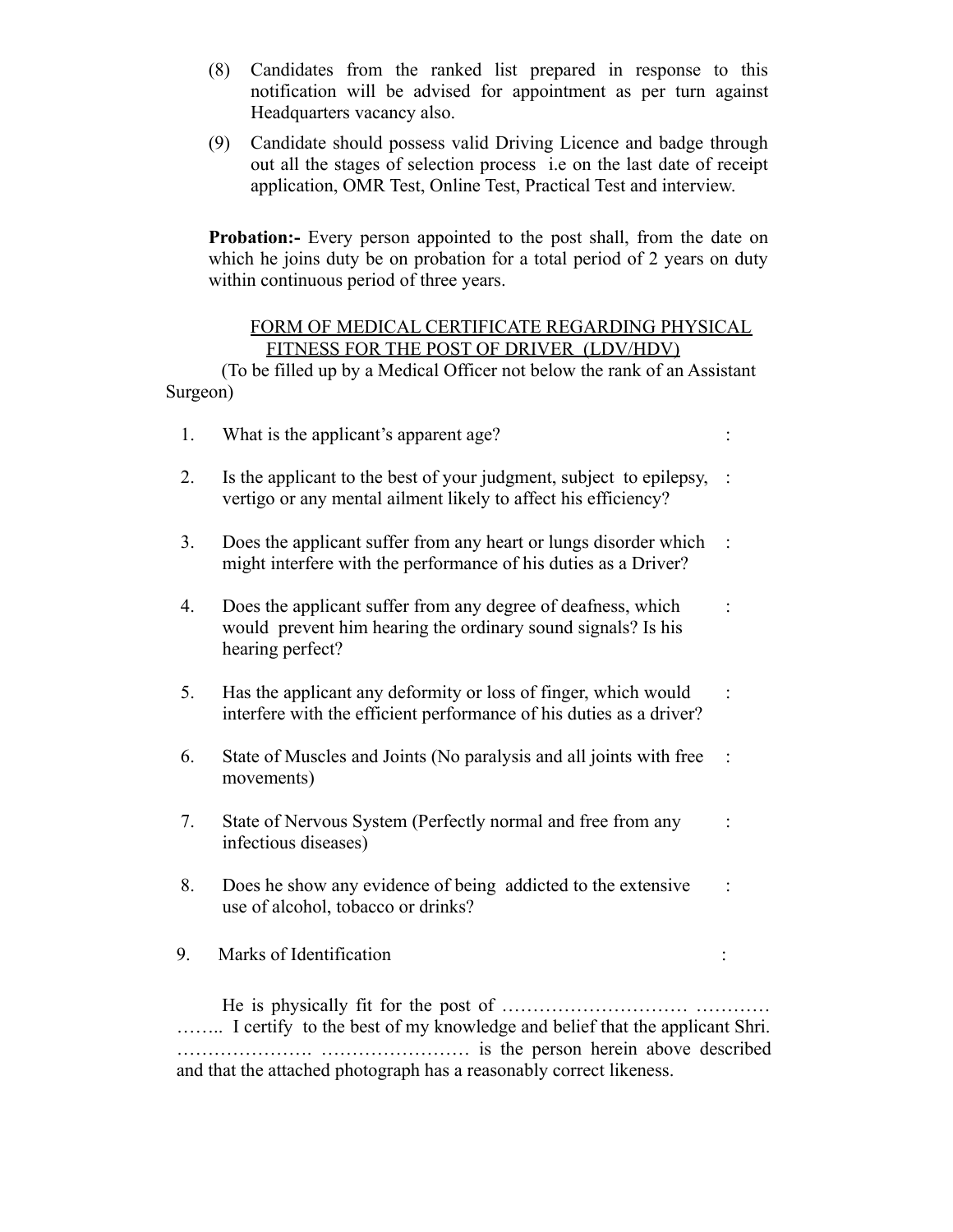# (The signature of the Medical Officer shall be affixed on the photograph.)

Photo of the candidate

Signature

Name Name Place: Designation & Date: Official Address

(Office seal)

## FORM OF MEDICAL CERTIFICATE REGARDING VISION FOR THE POST OF DRIVER GRADE II (LDV/HDV)

(To be filled up by an Ophthalmologist in Government Service)

- 1. Is there any defect of vision? If so, has it been corrected by suitable spectacles so that the distant vision is 6/6 snellen and near vision is 0.5 snellen. :
- 2. Can the applicant readily distinguish the pigmentary colours red and green? :
- 3. Does the applicant suffer from any night blindness? :

 I have this day medically examined Shri ………………………. and found that he has no defect of vision which would render him unsuitable for the post of Driver Grade II (LDV/HDV) and his standards of vision are as follows.

> Standards of Vision (Eye sight without glasses)

|   |                   | <b>Right Eye</b>               | Left Eye         |
|---|-------------------|--------------------------------|------------------|
|   | 1. Distant Vision | $\ldots \ldots \ldots$ snellen | $\ldots$ snellen |
| 2 | Near Vision       | $\ldots \ldots \ldots$ snellen | $\ldots$ snellen |

- 3. Field of vision ….................... (specify whether full or not, Entry 'Normal', 'Good' etc. will be inappropriate here)
- 4. Colour blindness
- 5. Squint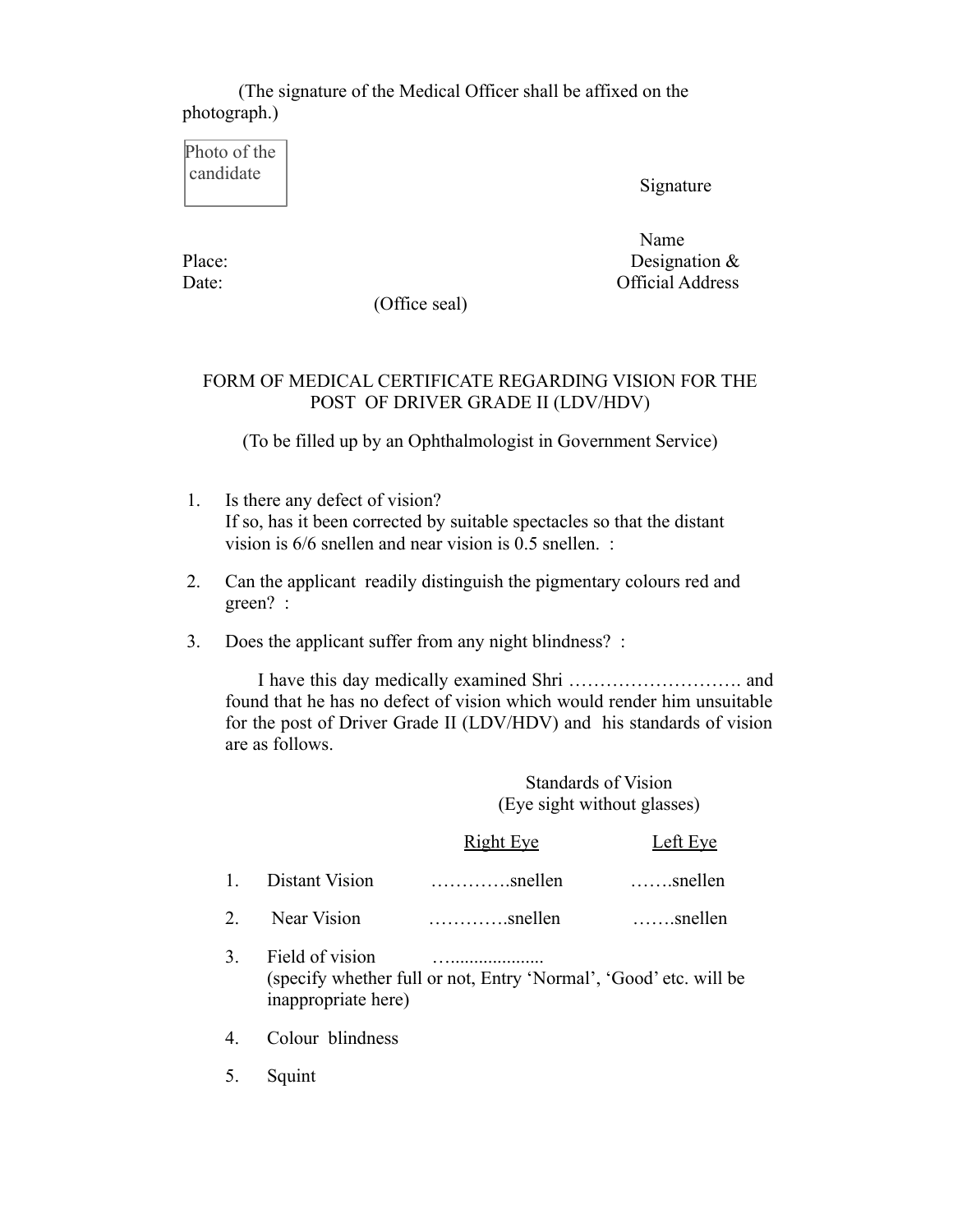6. Any morbid conditions of the eyes or lids of either eye. His standards of vision are fit for the post of Driver (LDV/HDV)

I certify to the best of my knowledge and belief that the applicant Shri ….......... …………… …………. ………….. ………….. …………….. is the person herein above described and that the attached photograph has a reasonably correct likeness (The signature of the Ophthalmologist shall be affixed on the photograph leaving the face clear.)

| Photo of the |
|--------------|
| candidate    |
|              |

Signature

 Name Place: Designation & Date: Official Address

### (Office seal)

Note:-

Details regarding standards of vision should be clearly stated in the certificate, as given above and vague statements such as vision Normal etc. will not be accepted. Specification for each eye should be stated separately. Special attention should be directed to the distant vision. Required standard of vision are as follows.

|     |                | <b>Right Eye</b> | Left Eye      |
|-----|----------------|------------------|---------------|
| (a) | Distant Vision | $6/6$ snellen    | $6/6$ snellen |
| (b) | Near Vision    | $0.5$ snellen    | 0.5 snellen   |
|     |                |                  |               |

(c) Each eye must have full field of vision

### **8. Mode of Sending applications :-**

Candidates must register as per ONE TIME REGISTRATION with the official Website of Kerala Public Service Commission **www.keralapsc.gov.in** before applying for the post. Candidates who have registered can apply by logging on to their profile using their User-ID and Password. Candidates must click on the **'Apply Now'** button of the respective posts in the Notification Link to apply for a post. The Photograph uploaded should be taken after 31.12.2012.The Candidates creating new profile should upload the photograph taken within 6 months . Name of the candidate and the date of photograph taken should be printed legibly at the bottom portion. The photograph once uploaded